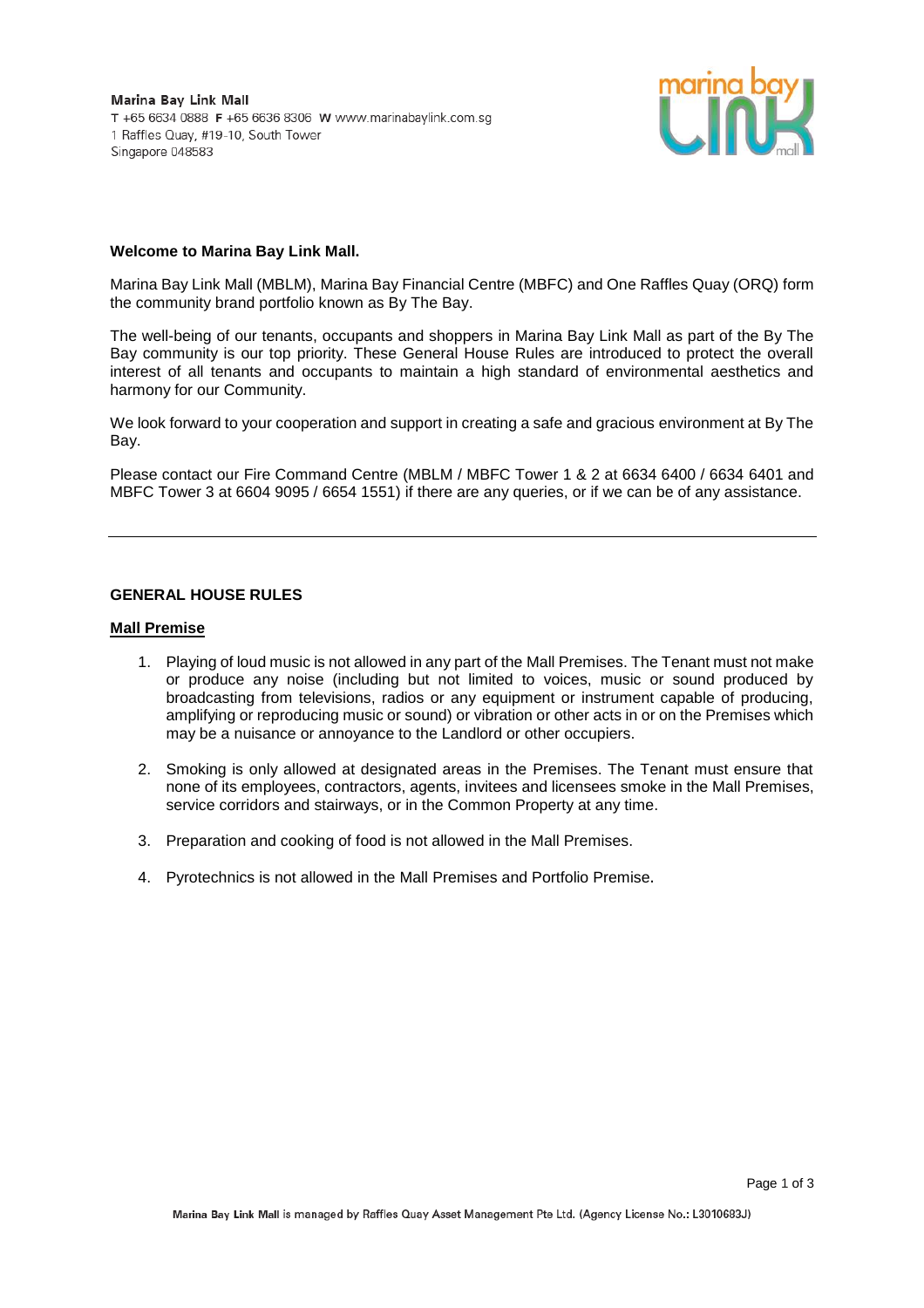

# **Portfolio Premise (Common Areas)**

- 1. The taking of photographs or filming in the Common Areas is prohibited. For any commercial filming and/or photography, please send in your applications to [management@rqam.com.sg.](file://///RQAMVMS02/Dept_Folders/Marketing%20Communications/Marcom/29.%20By%20The%20Bay/9.%20By%20The%20Bay%20Website/management@rqam.com.sg) All applications are subject to approval.
- 2. E-scooter, bicycle, foldable bicycle, skateboard, roller skates are not allowed in the building. There are bicycle parking lots available in the carparks and they are on first-come-first-serve basis.
- 3. Charging of e-scooter or bike is not permitted in the Mall Premise or Common Area.
- 4. Escalators and passenger elevators (including carpark lifts) must not be used for delivery of goods.
- 5. Birds and animals (except for guide dogs for the visibly impaired or handicapped person) are not allowed in the Building at any time.
- 6. The Landlord does not accept any responsibility for loss, damage or injury caused by whatever means to any person or vehicle using the car parks, loading area or access way.
- 7. Food delivery is permissible via passenger lifts at the discretion of the respective tenants.
- 8. Smoking is only allowed at designated areas in the Premises.
- 9. Illegal parking is prohibited along the drop off points.
- 10. Soliciting of goods and services, religious or political activities is strictly prohibited in the premises. Tenants are not to insert any form of flyers into the mailboxes in the building.
- 11. Overnight stayers are not allowed.
- 12. Activities that involve the gathering of people, such as flash mobs, riots and illegal gatherings are not allowed in any part of the Premises. Offenders may be handed over to the Police.
- 13. Gambling and betting activities are not allowed in any part of the Premises. Offenders may be handed over to the Police.